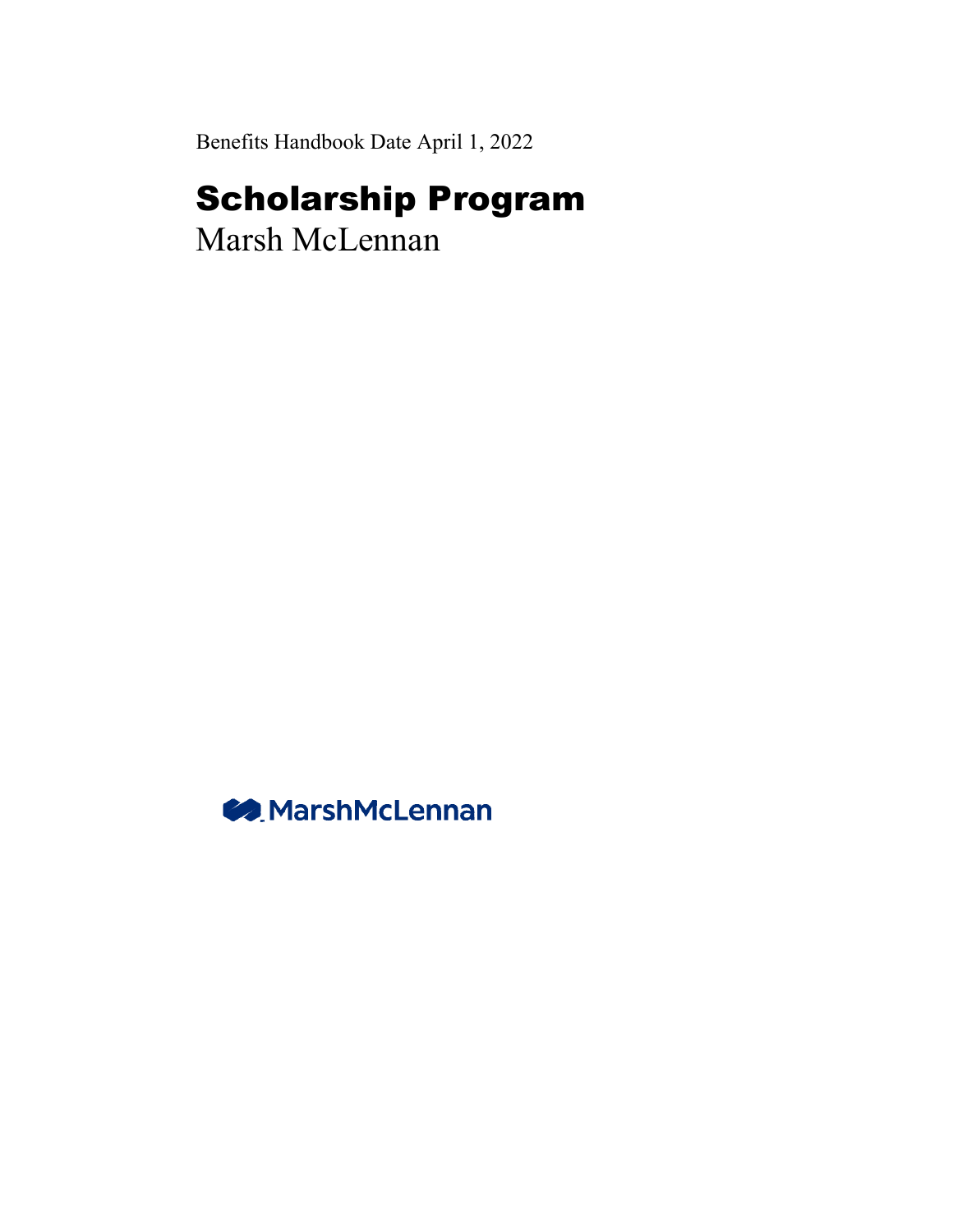# Scholarship Program

*The Marsh McLennan Scholarship Program provides an opportunity for the children of eligible US employees of the enterprise (including all businesses) to compete Company sponsored scholarships annually. Students who receive a scholarship are selected from a large pool of outstanding candidates and are judged to have the strongest combination of accomplishments, skills, and potential for success in rigorous college studies. This program is sponsored by Marsh McLennan and administered by the National Merit Scholarship Corporation, whose rules apply.* 

| <b>Program</b><br><b>Feature</b> | <b>Highlights</b>                                                                                                                                                                                                                                                                                    |
|----------------------------------|------------------------------------------------------------------------------------------------------------------------------------------------------------------------------------------------------------------------------------------------------------------------------------------------------|
| How the Program<br><b>Works</b>  | Marsh McLennan sponsors scholarships each year. The National Merit<br>Scholarship Corporation handles all phases of the program, including<br>the selection of winners and the terms and payment of scholarship<br>stipends.<br>See "How the Program Works" on page 3 for details.<br><b>Service</b> |
| <b>Eligibility</b>               | You are eligible if you are an employee classified on payroll as a:<br><b>College</b><br>US regular employee of Marsh McLennan or any subsidiary or<br>affiliate of Marsh McLennan.<br>See "Eligibility for the Program" on page 2 for details.<br>m.                                                |
| <b>Child Eligibility</b>         | The scholarship can be awarded to your:<br>×<br>child by adoption<br>child by birth<br>$\overline{\phantom{0}}$<br>child by legal guardianship<br>stepchild<br>Your child must also meet National Merit Scholarship Program eligibility<br>ш<br>requirements.                                        |
| Contact<br><b>Information</b>    | For more information, contact:<br>Marsh McLennan Social Impact<br>Email: social.impact@mmc.com<br><b>Questions?</b> Contact Nancy Bogart with The National Merit Scholarship<br>Program.                                                                                                             |

# The Program at a Glance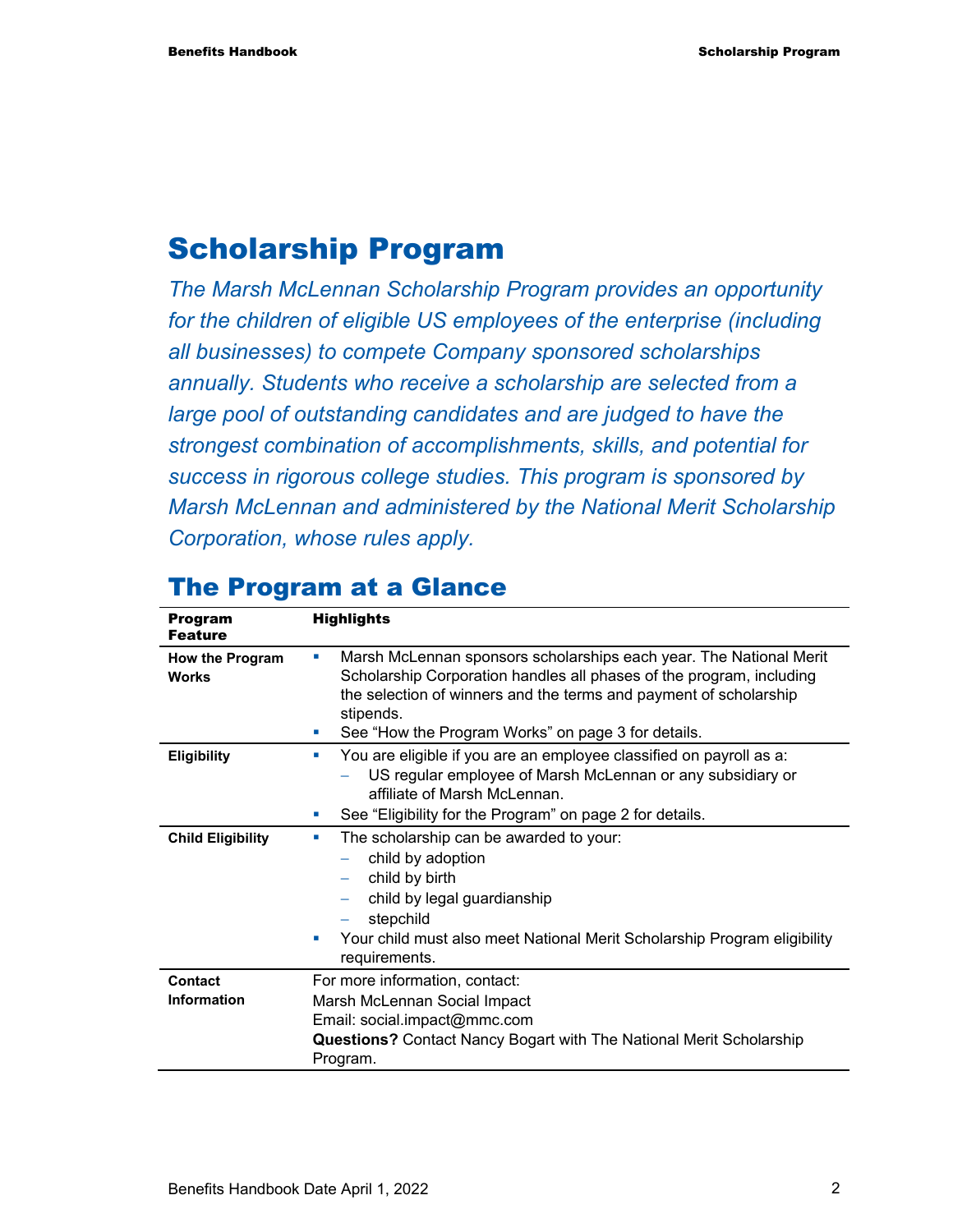# Eligibility for the Program

# *Eligible Employees*

You are eligible if you are an employee classified on payroll as a US regular employee of Marsh McLennan or any subsidiary or affiliate of Marsh McLennan.

You are eligible for this program immediately upon active employment.

Individuals classified on payroll as temporary employees or who are compensated as independent contractors are not eligible to participate.

# *Eligible Children*

The scholarship can be awarded to your:

- child by adoption
- **•** child by birth
- **•** child by legal guardianship
- **stepchild**

Your child must also meet National Merit Scholarship Program eligibility requirements.

# *Can another family member who isn't my child (like my spouse, niece, nephew, sibling or grandchild) apply?*

No. Family members who can receive a scholarship include a:

- child by adoption
- **•** child by birth
- **•** child by legal guardianship
- **stepchild**

All other family members aren't eligible for the program.

#### "You," "Your," and "Employee"

As used throughout this plan summary, "employee", "you" and "your" always mean:

■ For Marsh **McLennan** participants: a US regular employee of Marsh McLennan or any subsidiary or affiliate of Marsh **McLennan** 

In addition, references in this section to Marsh & McLennan Companies mean Marsh McLennan.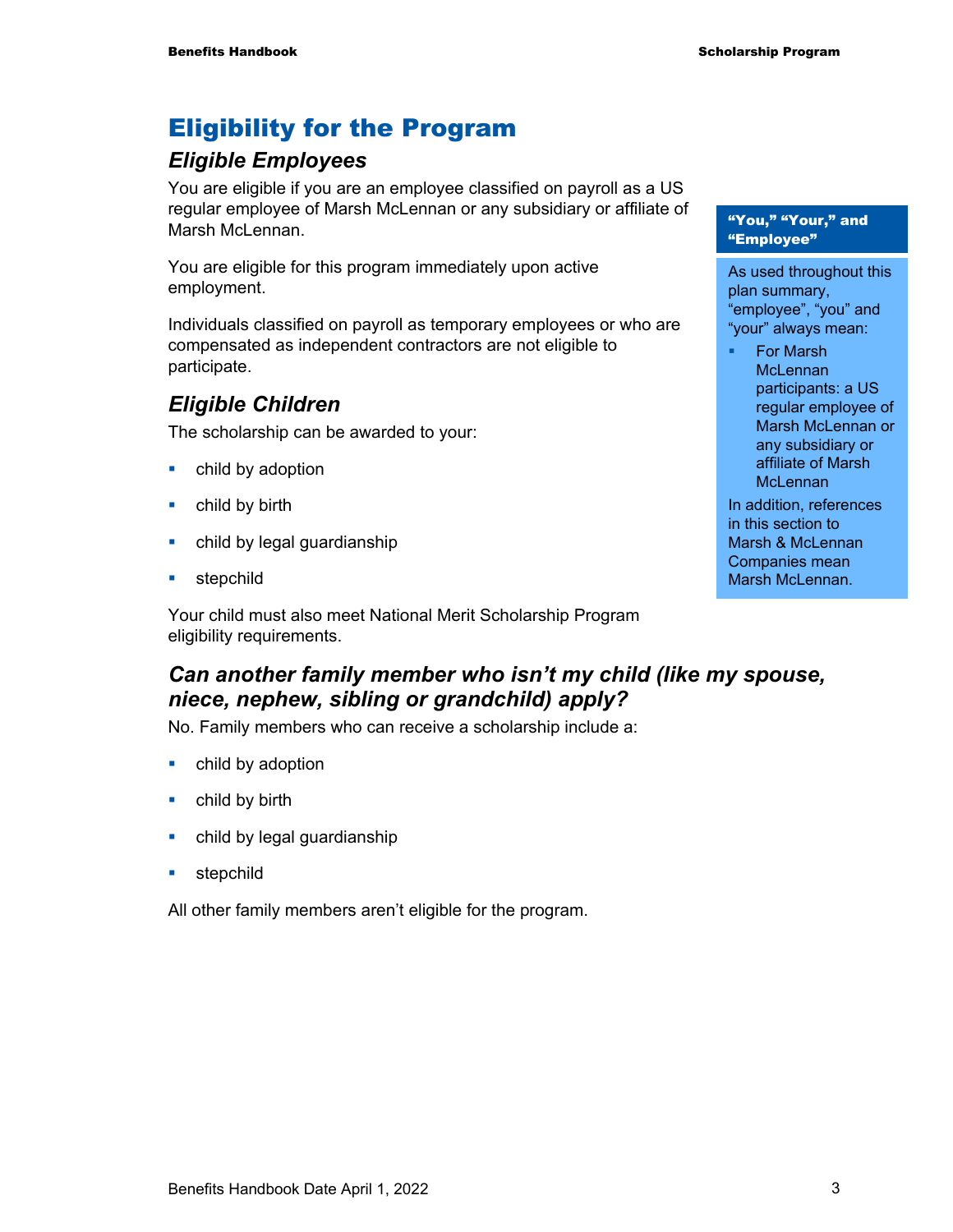#### *Does my child have to go to school full-time to participate in the Marsh McLennan Scholarship Program?*

Yes. Your child must be an enrolled as a full-time high school student.

Your child must also meet the National Merit Scholarship Program requirements. To review these requirements, please visit the Scholarship Program section of the Career & Rewards Additional Perks page on Colleague Connect or contact Nancy Bogart at National Merit Scholarship directly (nabogart@nmerit.net).

#### *If I am on an authorized unpaid leave of absence, can my child still receive a scholarship?*

No, your child is not eligible to participate in the scholarship program if you are on an authorized unpaid leave of absence when the scholarships are awarded.

#### *My spouse also works at the Company; can our child apply twice?*

No, even if both parents work for Marsh McLennan, only one application per child is permitted and one scholarship can be awarded per applicant.

#### *If my child has been awarded a scholarship and I leave the Company, will the scholarship terminate?*

No, your child will continue to receive the scholarship even if you don't stay with the Company. As long as your child meets eligibility as of 12:01 a.m. of the date of the offer letter from National Merit Scholarship Corporation, the scholarship will not be rescinded due to your departure from the Company.

### *Maximum*

Each of your children can receive only one Marsh McLennan sponsored National Merit Scholarship. This maximum number of scholarships a family can receive is the same even if you and your spouse both work for the Company.

For more information regarding the amount of each scholarship, please visit the Scholarship Program section of the Career & Rewards Additional Perks page on Colleague Connect or contact the program administrator at social.impact@mmc.com.

# How the Program Works

# *What is the process for applying for a scholarship?*

Scores from the PSAT/NMSQT will be used by the National Merit Scholarship Corporation as an initial screen of applicants in the Marsh McLennan Scholarship Program. Entrants who advance in the program will be contacted by his/her high school guidance counselor on or before December 31<sup>st</sup> of the high school student's fourth (senior/grade 12) year.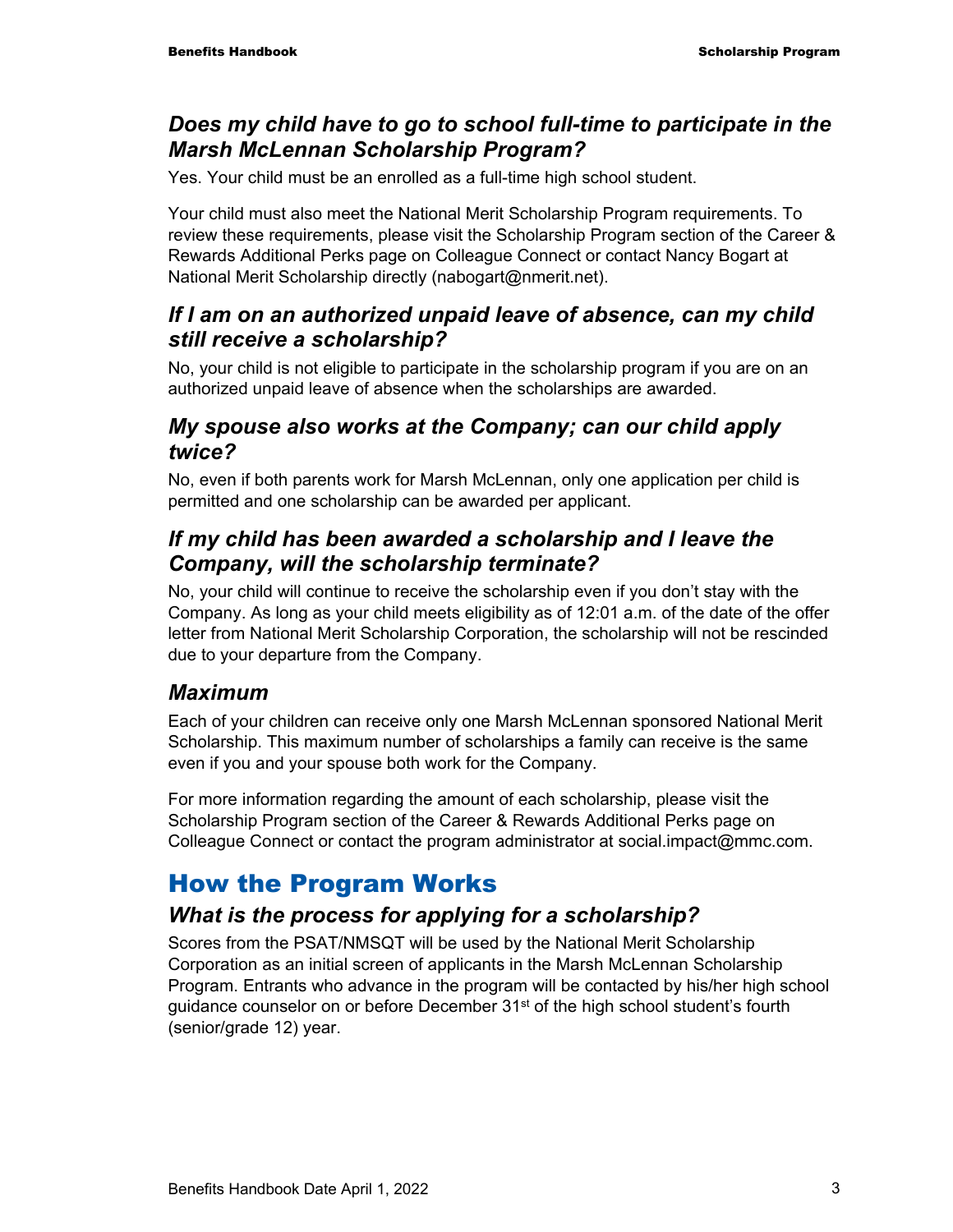Only those entrants who advance in the program will be notified and receive materials from the National Merit Scholarship Corporation. These students and their high school principals will complete detailed applications that include biographical and academic information that must be filed with the National Merit Scholarship Corporation. Scholarship recipients are chosen on a competitive basis.

A National Merit Scholarship Corporation committee will choose the winners by evaluating each eligible student's academic record throughout high school, significant activities and contributions to the school and community, test scores, the school's recommendation of the candidate, and the student's self-description of interests and goals. In most cases, winners will be notified in the spring of the student's fourth (senior/grade 12) year of high school. All recipients are notified directly by the National Merit Scholarship Corporation.

The deadline changes annually. Please check the Scholarship Program section of the Career & Rewards Additional Perks page on Colleague Connect for this year's National Merit Scholarship application deadline.

More information about the National Merit Scholarship Corporation Program and selection process can be obtained from the National Merit Scholarship Corporation website.

#### *Program Administrator*

The National Merit Scholarship Corporation, an independent, not-for-profit organization, administers the program.

The National Merit Scholarship Program's purposes are to identify and honor exceptionally able high school students and to provide a system of services for corporations and other organizations who wish to sponsor college undergraduate scholarships for outstanding students. All aspects of the selection of winners and the administration of their awards are handled by the National Merit Scholarship Corporation.

#### *Payment*

The National Merit Scholarship Corporation handles all phases of payments of scholarship stipends. Scholarship stipends are sent directly to the director of financial aid at the student's school.

#### How to Apply

An announcement containing procedural information and an electronic application is posted to Colleague Connect each August or September. This announcement will outline the application due date for that year and can also be found under the Scholarship Program section Scholarship Program of the Career & Rewards Additional Perks page on Colleague Connect.

To participate, the student must take the PSAT/NMSQT qualifying test during the proper year in high school. In general, students who are completing grades 9 through 12 in the usual four years must be in the third (junior/grade 11) year when they take the PSAT/NMSQT.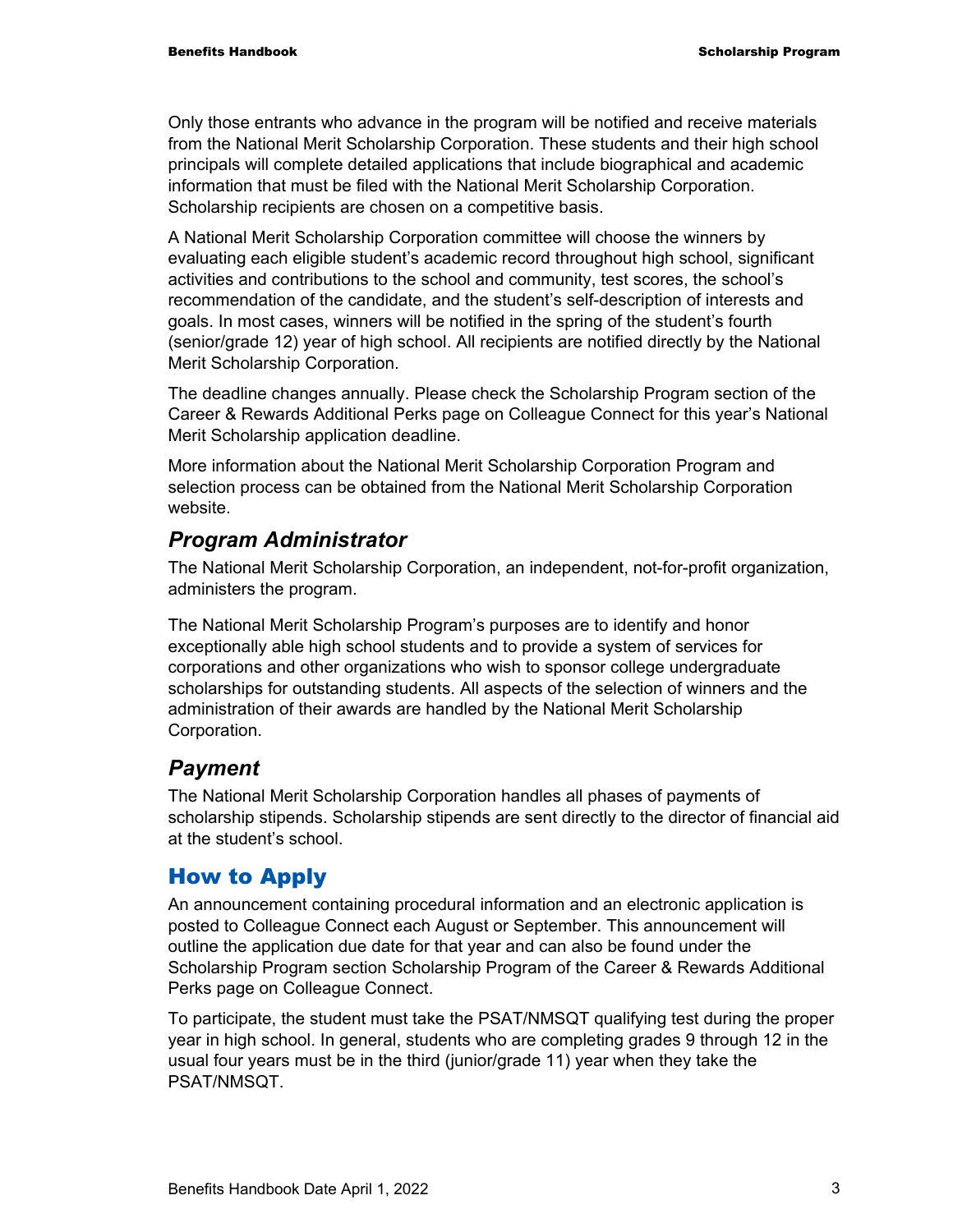### *How will I be notified about the status of my child's application?*

Marsh McLennan Social Impact Department will send you:

a letter in the spring of the student's fourth (senior/grade 12) year

Applicants who advance in the program will be contacted by his/her high school quidance counselor on or before December 31<sup>st</sup> of the high school student's fourth (senior/grade 12) year.

The National Merit Scholarship Corporation handles all phases of the program, including the selection of winners and the terms and payment of scholarship stipends.

#### *Is there an appeals process if my child isn't awarded a scholarship?*

No, if your child doesn't attain finalist standing, there is no appeals process. The Marsh McLennan Scholarships are awarded at the sole discretion of the National Merit Scholarship Corporation and its decision is final.

#### *If my child isn't awarded a scholarship this year, can he/she reapply the following year?*

No. Only high school students in their 11<sup>th</sup> grade year are eligible for the program.

# Other Application Requirements

#### *Will my child have to take any qualifying tests for the program?*

To participate, the student must take the PSAT/NMSQT qualifying test during the proper year in high school. In general, students who are completing grades 9 through 12 in the usual four years must be in the third (junior/grade 11) year when they take the PSAT/NMSQT.

Students who plan to leave high school a year (or more) early to enroll in college full time should refer to the PSAT/NMSQT Student Bulletin (or contact National Merit Scholarship Corporation) about when to take the test.

A student who does not take the PSAT/NMSQT because of illness or an emergency, or other extenuating circumstance, but meets the other requirements for participation in the National Merit Scholarship Program, must write directly to National Merit Scholarship Corporation or visit https://www.nationalmerit.org/resources no later than March 1st of the student's third (junior/grade 11) year to request information about possible alternate testing arrangements. If the student's letter is postmarked by this date, the request will be considered.

#### *Are there requirements that scholarship recipients must meet?*

The formal offer of a Marsh McLennan Scholarship that the National Merit Scholarship Corporation sends to each winner specifies terms for acceptance and continuation of the award.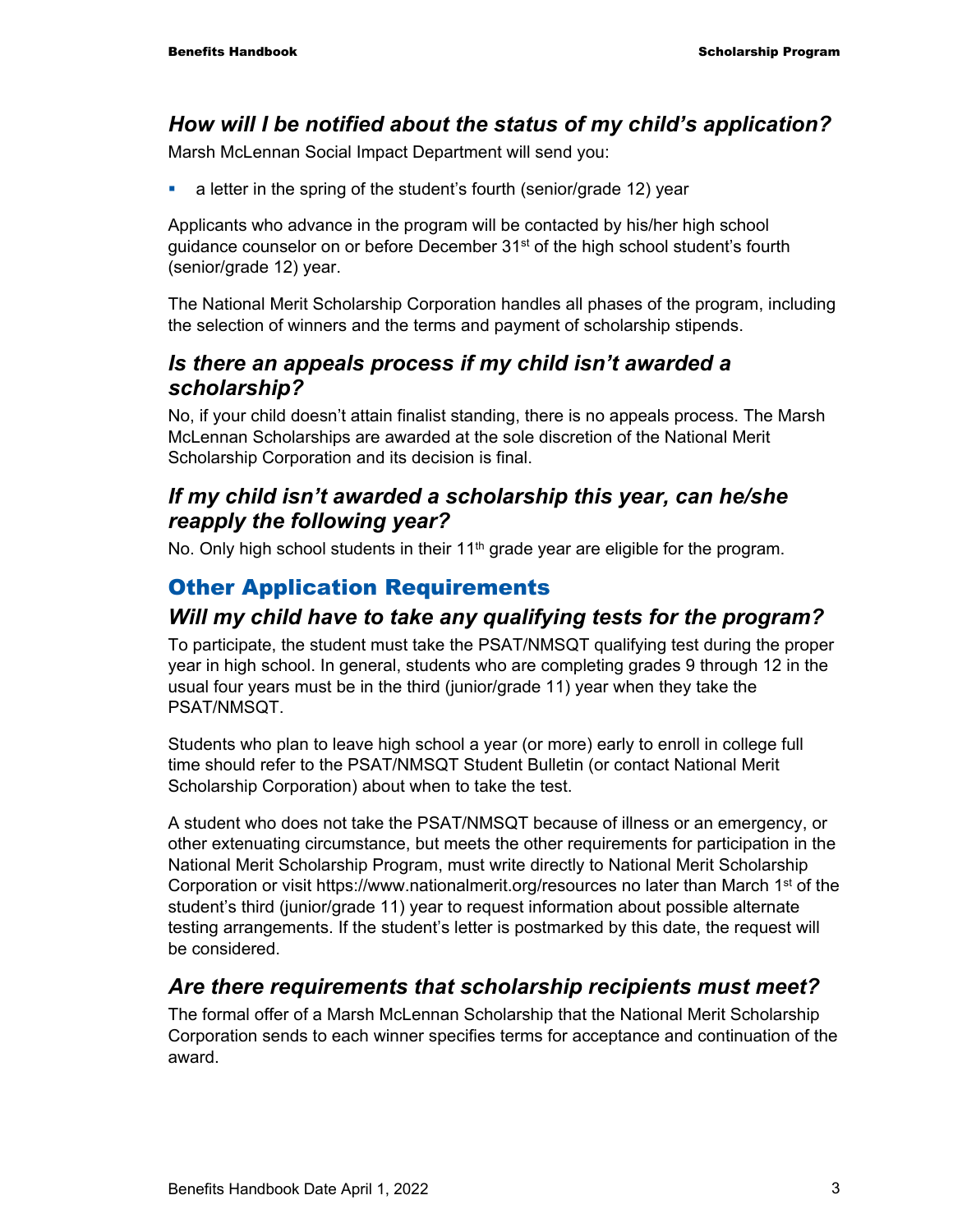A recipient must enter college in the fall term following selection and must enroll as a full-time undergraduate in a college or university in the United States that holds accredited status with a regional accrediting commission on higher education. (Monetary awards cannot be used, however, at service academies, virtual universities or certain institutions that are limited in their purposes or training.)

Also, the winner must attend college during the day and enroll in a course of study leading to one of the traditional baccalaureate degrees, and must remain in good academic and disciplinary standing.

#### Covered Costs

The scholarship can be applied to undergraduate costs including:

- $\blacksquare$  tuition
- $\blacksquare$  fees
- room
- board
- books
- **supplies**
- **•** other educational expenses

#### Financial Concerns

#### *How will this scholarship affect my child's eligibility for other financial aid?*

Contact the school's financial aid office to find out how this scholarship might affect your child's eligibility for other financial aid.

#### *Will I need to provide personal financial information on the initial Marsh McLennan Scholarship application?*

No. Each Marsh McLennan Scholarship stipend is \$1,000 per year for up to four years of college undergraduate study or until baccalaureate degree requirements are completed, whichever occurs first. A selected winner's annual stipend will not be affected by other scholarship aid or by an approved change in college.